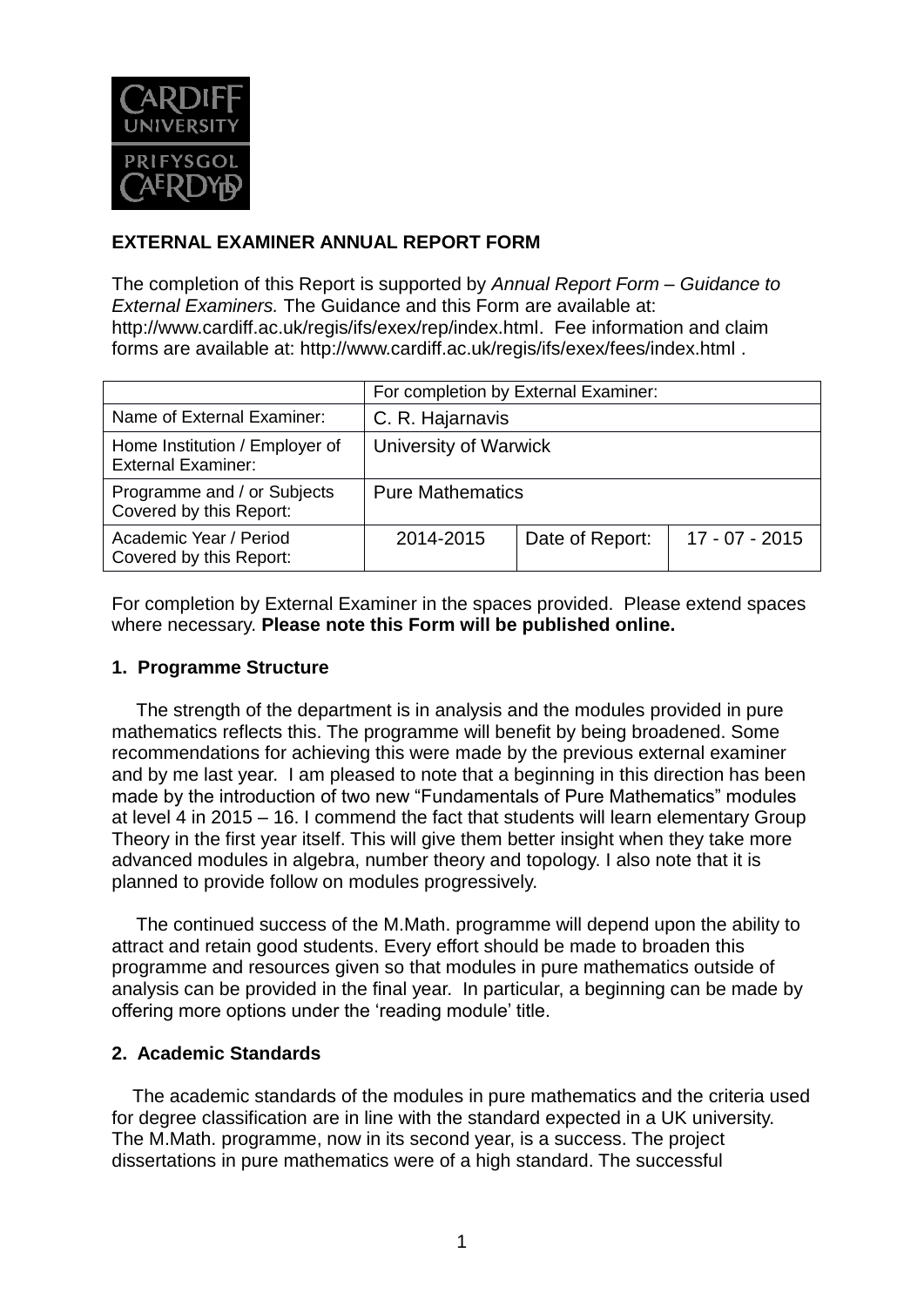candidates are well trained to pursue research in mathematics or in a related area or to take up responsible positions in business, finance or industry.

## **3. The Assessment Process (including dissertations, if appropriate)**

 The assessment process is carefully designed, transparent and continues to be well managed. All information required for the conduct of external assessment was readily provided. Internal examiners were available to discuss the marking of specific scripts. The SIMS programme once again produced satisfactory outcomes although the classification of two borderline candidates had to be adjusted. In view of the fact that the borderlines are now drawn by SIMS, it was recommended last year that while scaling each individual module, the effect on borderline candidates should be considered. I note (quoting from the response to last year's comments) that 'The School has also recently agreed to utilise future examination boards to review modules and their assessment in more detail ...'

#### **4. Year-on-Year Comments**

i) Last year the copies of the projects that I saw had comments written in the margin by an internal examiner. These were very useful in judging whether the published criteria were correctly applied in awarding the mark.

I understand that a policy has been introduced instructing internal examiners not to write these comments. I would like to recommend that the previous practice be restored. In mathematics such comments are unlikely to be prejudicial; they mostly point to errors, incompleteness or originality. The external examiner is not an expert in every area nor is there the time to check where the mistakes, if any, are.

ii) This year the length of projects that I looked at varied between 42 and 174 pages. While not denying the merit of the very long dissertations, the difference in lengths makes it hard compare the performance of different candidates. A range that the School considers appropriate – say between 40 to 60 pages – should be specified and candidates told to stay within this limit.

Iii) Since last year the class borderlines have been determined using the SIMS programme. This seems to work well. However, this year there were two candidates who were, in our opinion, unduly harshly treated by the system. A review of their performance in individual papers pushed both candidates to a higher classification. In future, the department should try to locate such cases beforehand, so that appropriate action can be taken by internal and external examiners reviewing each case together.

iv) The performance of the third year M.Math. students was not as good as the results achieved by the previous two batches. I am sure the department will give all help to these students to achieve their full potential.

# **5. Preparation / Induction Activity (for new External Examiners only)**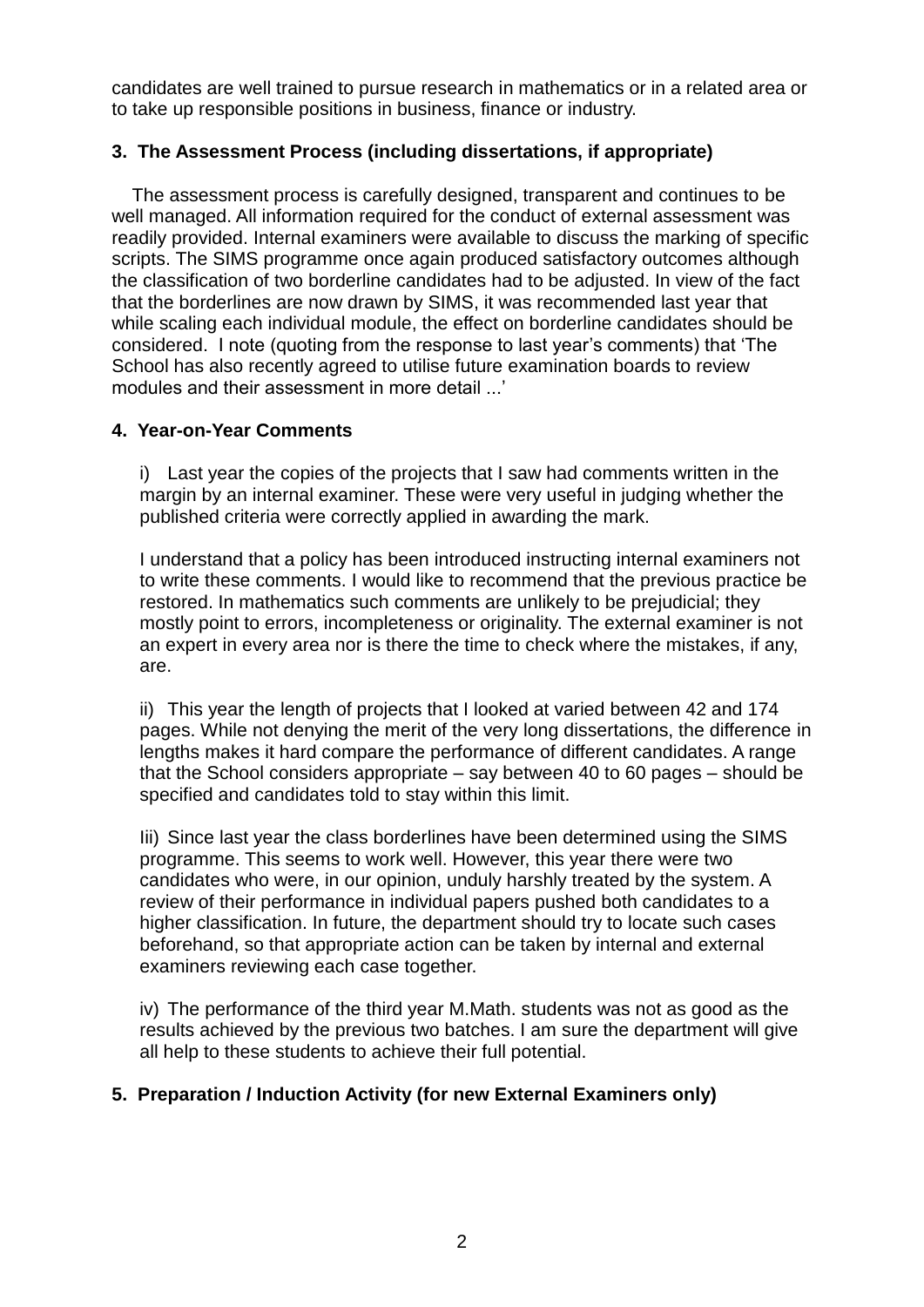# **6. Noteworthy Practice and Enhancement**

 In the papers that were sent to me, the standard of examination setting and internal checking was commendable this year. Most examination questions were clear to understand and typographical errors were few. Once again the administrative support was excellent.

# **7. Appointment Overview (for retiring External Examiners only)**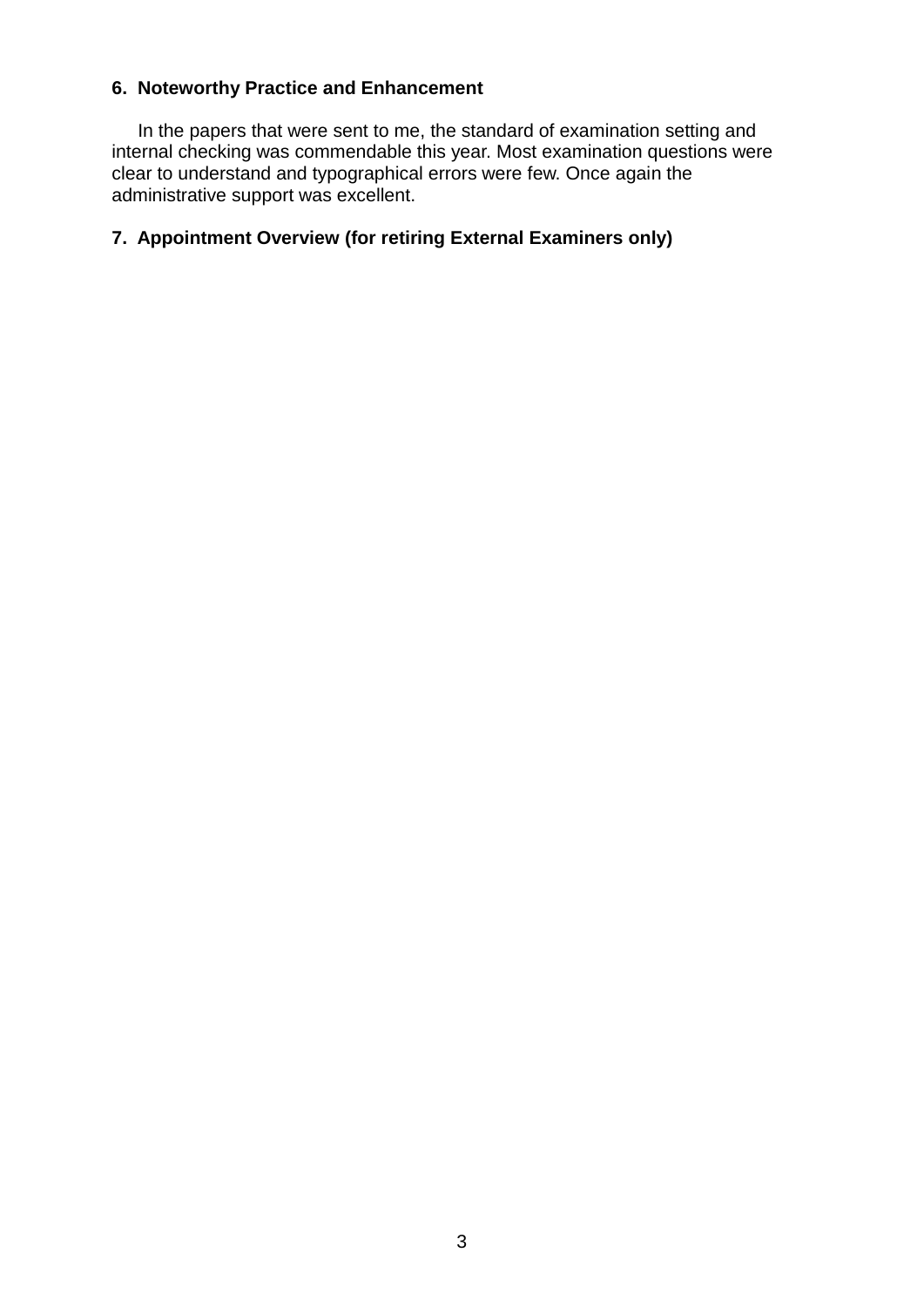# **8. Annual Report Checklist**

Please include appropriate comments within Sections 1-7 above for any answer of 'No'.

|                                              |                                                                                                                                                             | <b>Yes</b><br>(Y) | <b>No</b><br>(N) | N/A<br>(N/A) |
|----------------------------------------------|-------------------------------------------------------------------------------------------------------------------------------------------------------------|-------------------|------------------|--------------|
| <b>Programme/Course Information</b>          |                                                                                                                                                             |                   |                  |              |
| 8.1                                          | Did you receive sufficient information about the Programme and<br>its contents, learning outcomes and assessments?                                          | Y                 |                  |              |
| 8.2                                          | Were you asked to comment on any changes to the assessment<br>of the Programme?                                                                             |                   |                  | N/A          |
| <b>Draft Examination Question Papers</b>     |                                                                                                                                                             |                   |                  |              |
| 8.3                                          | Were you asked to approve all examination papers contributing<br>to the final award?                                                                        | Y                 |                  |              |
| 8.4                                          | Were the nature, spread and level of the questions appropriate?                                                                                             | Y                 |                  |              |
| 8.5                                          | Were suitable arrangements made to consider your comments?                                                                                                  | Y                 |                  |              |
|                                              | <b>Marking Examination Scripts</b>                                                                                                                          |                   |                  |              |
| 8.6                                          | Did you receive a sufficient number of scripts to be able to assess<br>whether the internal marking and classifications were appropriate<br>and consistent? | Y                 |                  |              |
| 8.7                                          | Was the general standard and consistency of marking<br>appropriate?                                                                                         | Y                 |                  |              |
| 8.8                                          | Were the scripts marked in such a way as to enable you to see<br>the reasons for the award of given marks?                                                  | Y                 |                  |              |
| 8.9                                          | Were you satisfied with the standard and consistency of marking<br>applied by the internal examiners?                                                       | Y                 |                  |              |
| 8.10                                         | In your judgement, did you have the opportunity to examine a<br>sufficient cross-section of candidates' work contributing to the<br>final assessment?       | Y                 |                  |              |
| <b>Coursework and Practical Assessments</b>  |                                                                                                                                                             |                   |                  |              |
| 8.11                                         | Was the choice of subjects for coursework and / or practical<br>assessments appropriate?                                                                    |                   |                  | N/A          |
| 8.12                                         | Were you afforded access to an appropriate sample of<br>coursework and / or practical assessments?                                                          |                   |                  | N/A          |
| 8.13                                         | Was the method and general standard of assessment<br>appropriate?                                                                                           |                   |                  | N/A          |
| 8.14                                         | Is sufficient feedback provided to students on their assessed<br>work?                                                                                      |                   |                  | N/A          |
| <b>Clinical Examinations (if applicable)</b> |                                                                                                                                                             |                   |                  |              |
| 8.15                                         | Were satisfactory arrangements made for the conduct of clinical<br>assessments?                                                                             |                   |                  | N/A          |
| <b>Sampling of Work</b>                      |                                                                                                                                                             |                   |                  |              |
| 8.16                                         | Were you afforded sufficient time to consider samples of<br>assessed work?                                                                                  |                   |                  | N/A          |
|                                              | <b>Examining Board Meeting</b>                                                                                                                              |                   |                  |              |